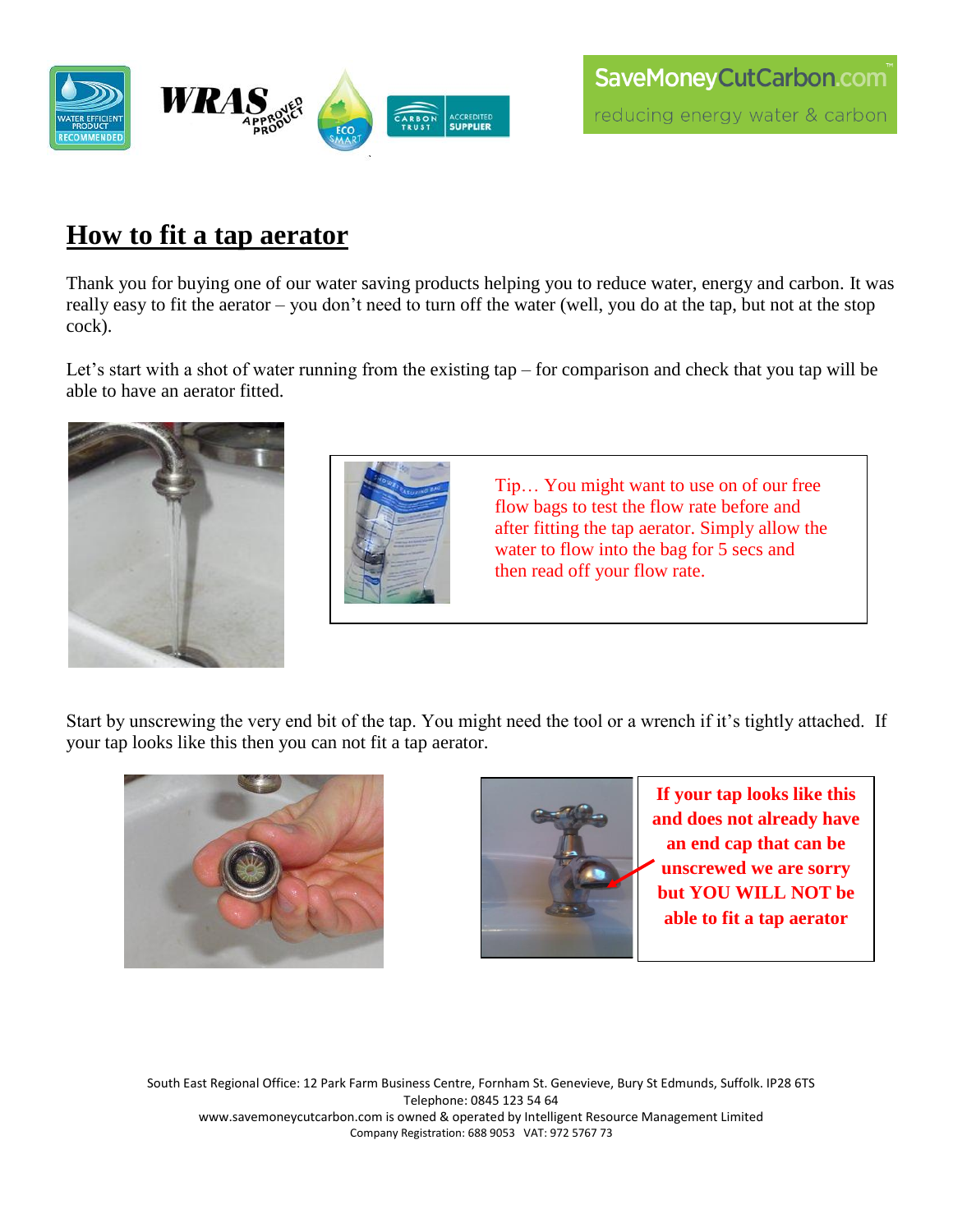





## SaveMoneyCutCarbon.com reducing energy water & carbon







As you can see, it already has an old filter in it, which spread the water out a little bit. Let's take it apart…

We've got, from left to right, the end of the tap, the old lackluster filter and a washer. And replacing old for new…

From left to right now, we've got the end of the tap, the new aerator yours will be blue, green or orange depending on the flow rate you have selected when you ordered, a sleeve for the aerator and the old washer.

Then dropped that into the tap end and put the washer on top, you can use your existing tap sleave or the new one provided:



This is what it looks like from the other end (the outside end) — make sure the internals of the aerator are fitting in the correct way around.

South East Regional Office: 12 Park Farm Business Centre, Fornham St. Genevieve, Bury St Edmunds, Suffolk. IP28 6TS Telephone: 0845 123 54 64 www.savemoneycutcarbon.com is owned & operated by Intelligent Resource Management Limited Company Registration: 688 9053 VAT: 972 5767 73